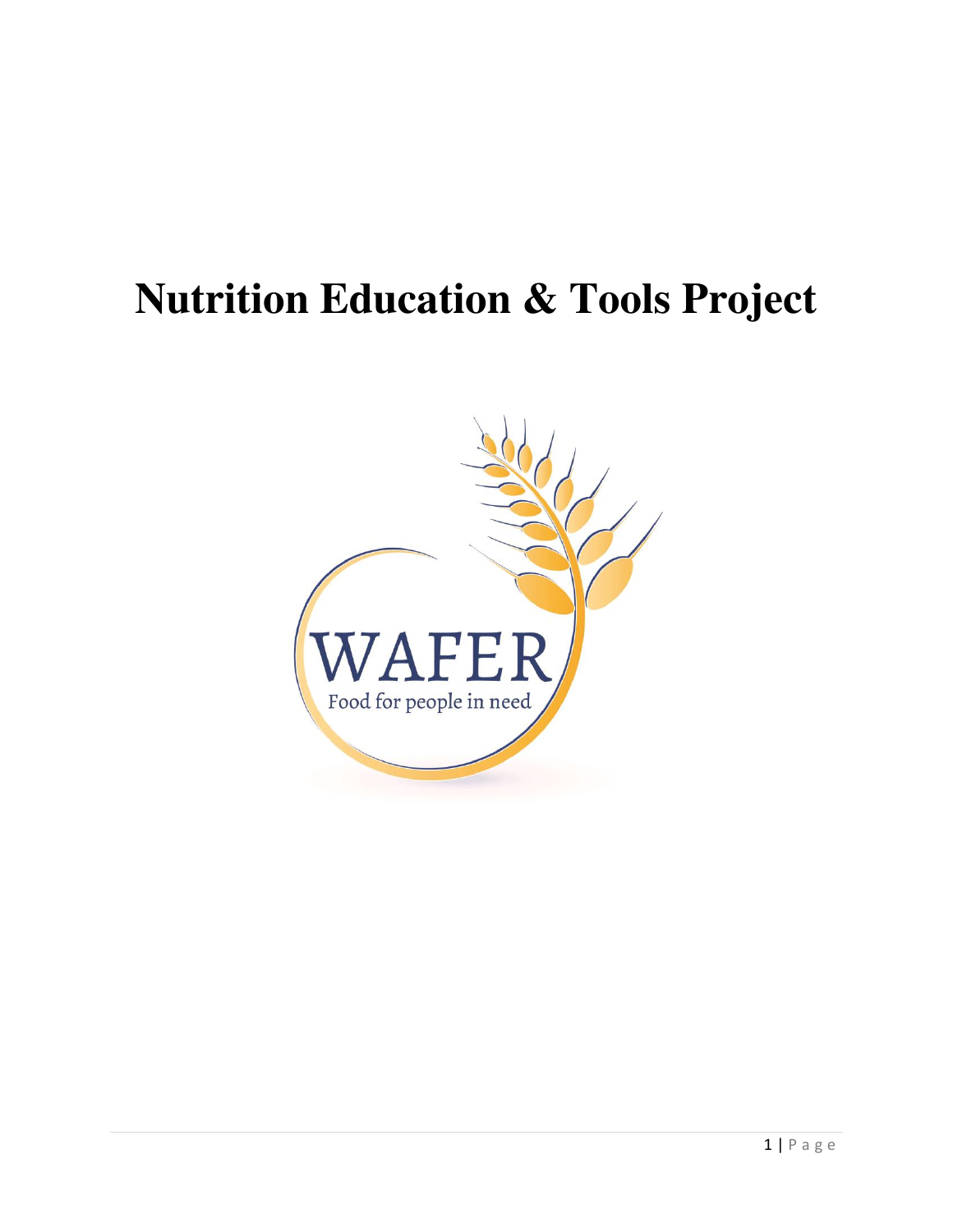# **TABLE OF CONTENTS**

| $\textbf{CONCLUSION} \textcolor{red}{.}\textbf{} \textcolor{red}{.}\textbf{} \textcolor{red}{.}\textbf{} \textcolor{red}{.}\textbf{} \textcolor{red}{.}\textbf{} \textcolor{red}{.}\textbf{} \textcolor{red}{.}\textbf{} \textcolor{red}{.}\textbf{} \textcolor{red}{.}\textbf{} \textcolor{red}{.}\textbf{} \textcolor{red}{.}\textbf{} \textcolor{red}{.}\textbf{} \textcolor{red}{.}\textbf{} \textcolor{red}{.}\textbf{} \textcolor{red}{.}\textbf{} \textcolor{red}{.}\textbf{} \textcolor{red$ |
|------------------------------------------------------------------------------------------------------------------------------------------------------------------------------------------------------------------------------------------------------------------------------------------------------------------------------------------------------------------------------------------------------------------------------------------------------------------------------------------------------|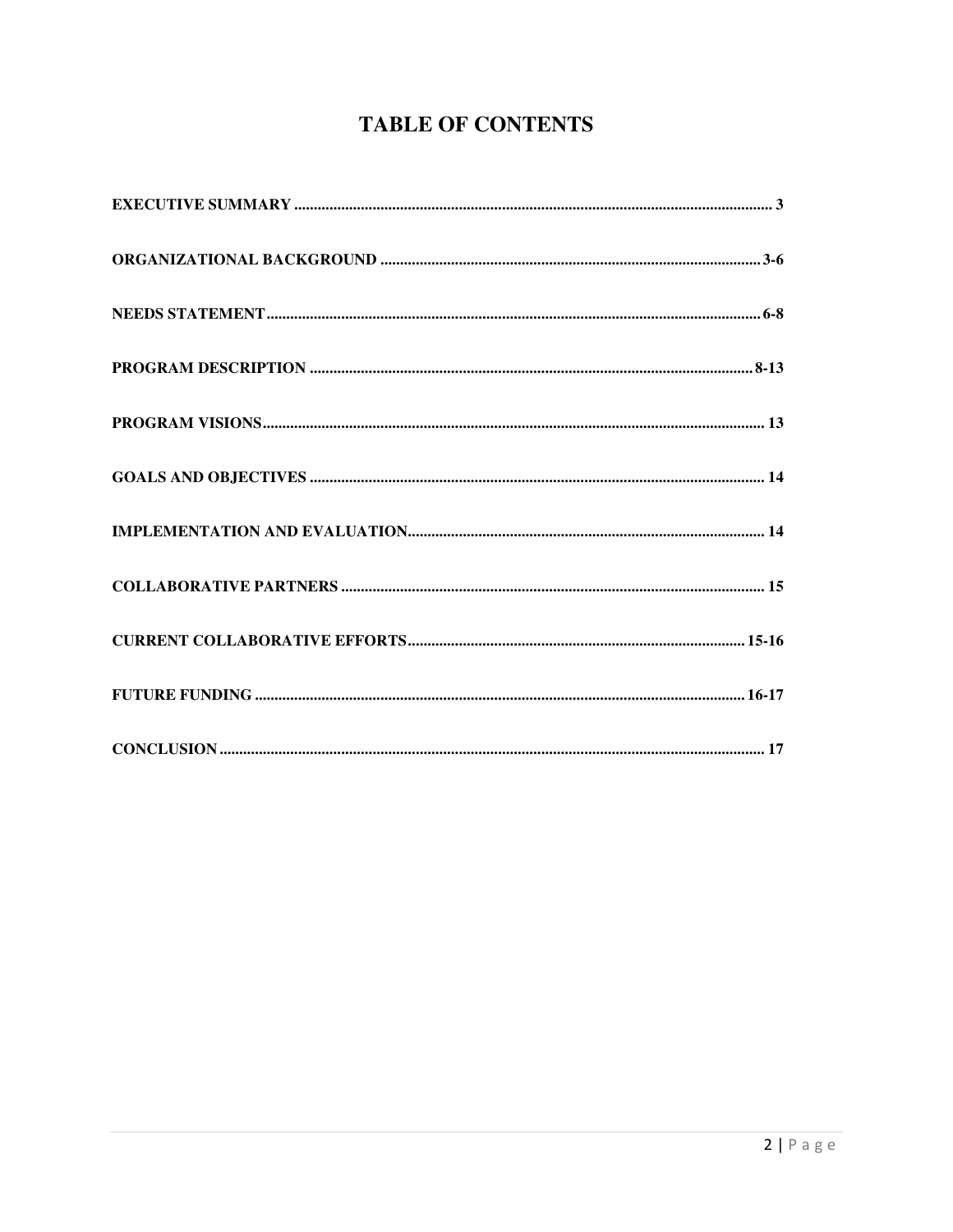## **Executive Summary**

WAFER has been providing food to the hungry for 30 years, changing to meet emerging needs and addressing underserved populations through the ongoing creative effort of many. Research demonstrates the ever decreasing health of our nation's poorest while food insecurity is increasing.

In a country where food is plentiful and every advantage is at our fingertips, people are still falling between the cracks. As an organization that collaborates with many other organizations to ensure food access through recovery and distribution, it is apparent that two key components are missing. First, many clients lack the skills and tools necessary for food preparation and preservation. Second, related to the first key component is good nutrition and wellness which can contribute to a healthy lifestyle. Addressing these shortfalls with an education program designed to strategically address these shortfalls will ultimately lead to greater food security and self-independence for the low-income populations throughout La Crosse County.

## **Organization Background**

Responding to God's love, WAFER provides food and works to eliminate hunger.

WAFER has a 30 year history in the greater La Crosse area, continually evolving and growing to keep up with the food needs of local communities. Originally known as The Emergency Food Basket, the food pantry was located near the University of Wisconsin-La Crosse. The Emergency Food Basket was serviced by the Lutheran Campus Ministry and Roncalli Newman Center. Food, resources, and volunteers were provided by local churches. In 1985, a task force formed the Board of Directors and just one year later W.A.F.E.R. (West Avenue Food Emergency Resource) hired an Executive Director and moved to the basement of St. Paul's Lutheran Church on West Avenue. During the first year of operation, client households were allowed one emergency food package and just over 3300 food packages were provided.

In 2002, a different location was sought in order to improve safety and accessibility to client families, those with physical limitations, and volunteers in addition to safe food storage. After moving to the current location, the WAFER acronym remained, but the lengthy name was dropped. During this year, WAFER became a TEFAP (The Emergency Food Assistance Program) outlet, participating in the government commodities program. With the addition of TEFAP, visits were increased to a minimum of one time per month and nearly 9500 food packages were distributed to families.

Today, WAFER is La Crosse County's largest food pantry, serving approximately 1600 families each month. In total, more than 20,000 food packages feed 56,000+ people each year for approximately four days each month. Communities which utilize WAFER services include: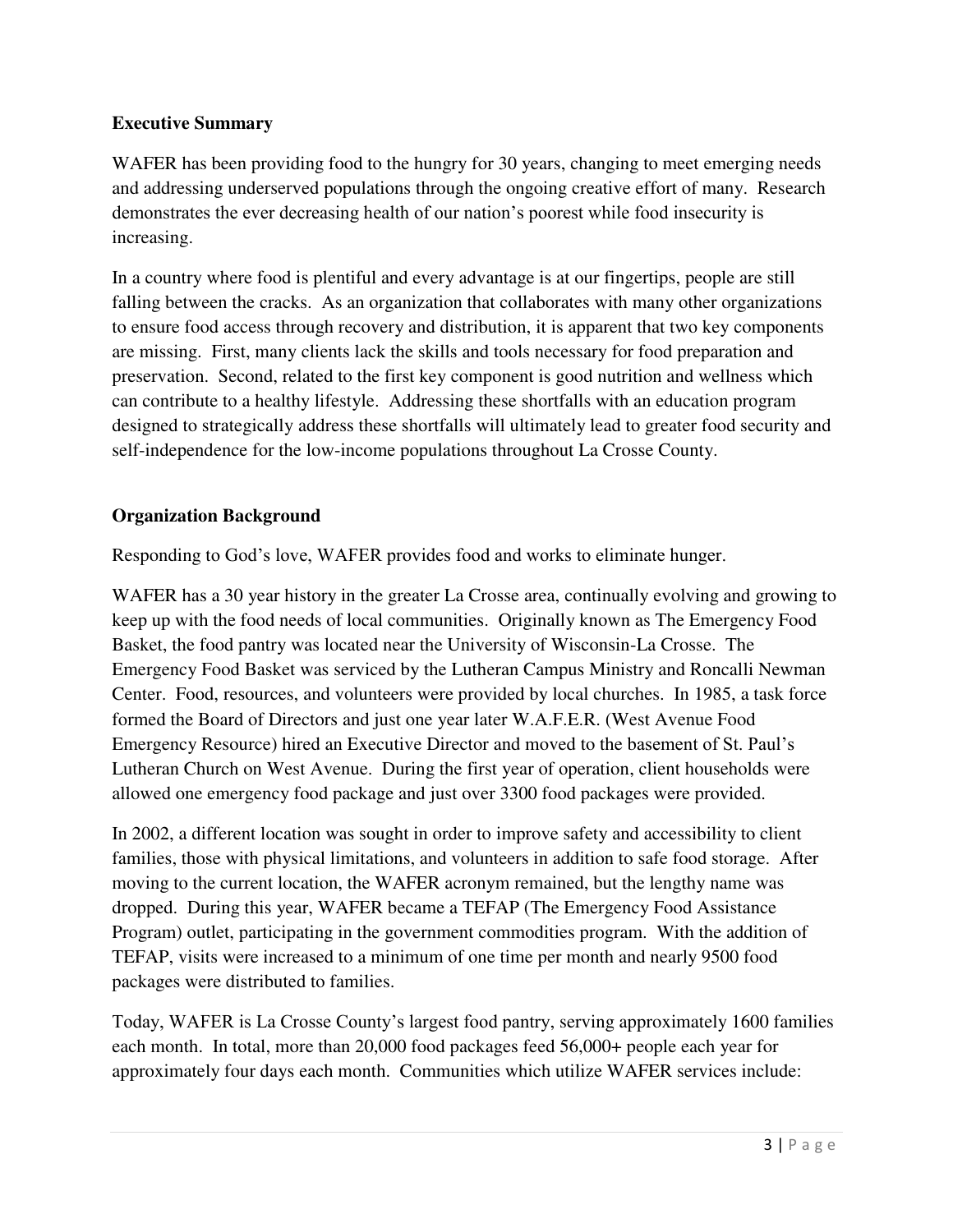La Crosse, Holmen, Onalaska, West Salem, Mindoro, Bangor, and Rockland. Services are extended to residents in Houston County, MN, as well because of limited resources in that area.

Each individual or family served by WAFER is at a different place in life: homeless, looking for work, having a job that doesn't adequately provide support, chronically ill, newly diagnosed, living in a rural area, lack of transportation, physical disability, mental disability, or elderly. The WAFER staff and board regularly assess needs and address them with expanded or altered programming to ensure that basic needs are being met, as much as possible.

Poverty and hunger are not discriminatory - they know no age, race, gender, or any class. Thousands of individuals and families rely on the food package provided by WAFER, containing a variety of non-perishable foods such as canned fruits and vegetables, cereal, pasta, side dishes, canned meat, soup, and peanut butter. Frozen meat, , extra items (like salad dressing, muffin mixes, seasonings, and condiments), a large assortment of produce, dairy, and plenty of bakery items increases the amount of food in each package to feed each person in the family for 4-5 days.

Despite honorable intentions to eliminate hunger completely in our community, state, or nation, there will always be chronically impoverished people. While that statement is somewhat pessimistic, it is realistic to assume that there will always be people who will rely on "charity" just to survive, based on the cards life has dealt (severe mental or physical disability, physical deformities, life-altering accidents, etc). As a result of the varying needs presented in our local communities, WAFER has established, implemented, and collaborated with multiple partners to address those needs.

For example, located in a relatively high poverty area, WAFER collaborates with Channel One Foodbank (a Feeding America agency) to offer an additional food package each month to every family. Channel One brings roughly 15-25,000 pounds of food to our location early on a Saturday morning. The pallets of food are set up in the street (or the warehouse behind our building during the winter months) and as households walk through the line volunteers hand them the items available. The food varies based on what is available in the Channel One warehouse, but generally includes canned vegetables and beans, cereal, crackers, fresh produce, bakery, and side dishes. Between our La Crosse and West Salem location, 500-600 families come to receive their additional food package during the two hour time frame.

While addressing the food needs of seniors we must take into account possible physical limitations and transportation barriers. As a result, Senior Share, a food package delivery program, was created several years ago through collaboration with the La County Aging Unit and the Housing Authority of La Crosse. Each participant's food package is individually packaged, taking into account preference and dietary restrictions when possible. The food packages are delivered to a variety of low-income or senior housing complexes, meal sites, community halls, and individual residences throughout La Crosse County. Staff and volunteers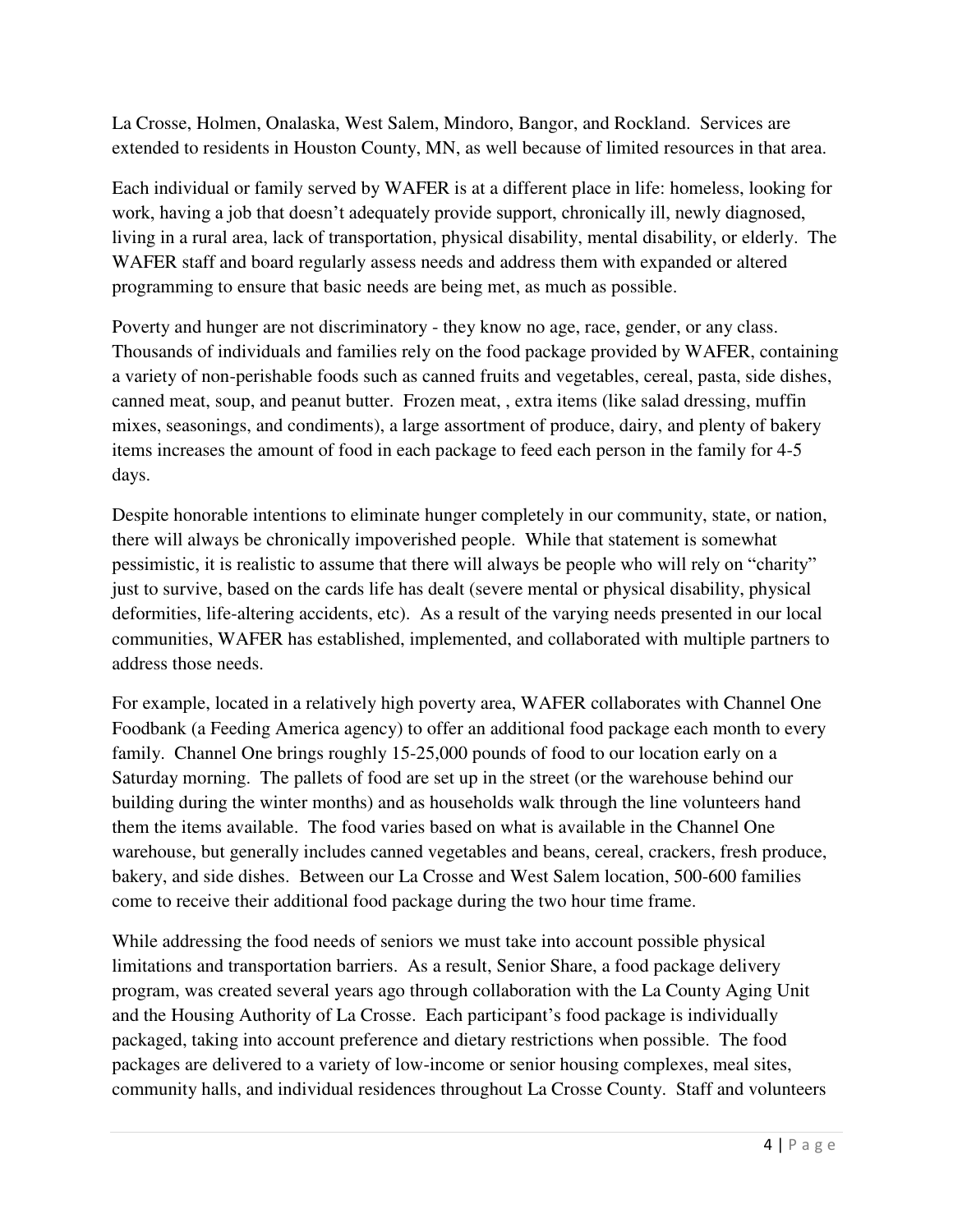from WAFER in coordination with volunteers from the Retired Senior Volunteer Program (RSVP) help with deliveries. In September 2013 the communities of Rockland and Bangor were the final communities to be added, making this program available throughout all of La Crosse County. The Rockland/Bangor Fire Department Auxiliary is partnering with WAFER to deliver food in this new area.

As a staff and board we assessed our reach into the various communities that make up La Crosse County. Meeting with various community leaders, Auxiliary members, school district staff, and residents caused staff and board members of WAFER to really look at the rural communities and come up with a plan to address the expressed needs. As a result, in September 2013 Senior Share was expanded to the Bangor and Rockland areas, making this program available throughout La Crosse County. Equally as important are two new programs were implemented in those areas.

First, Feeding Today's Youth, already serving students at La Crosse area Boys and Girls Clubs, was expanded to serve students in the Bangor School District. With a 33% free and reduced lunch rate, their location in a food desert (an area that lacks healthy, affordable food), and no after-school intervention programs, this seemed like the obvious and most critical place to start. Feeding Today's Youth in the Bangor Schools will provide children with meals to eat on weekends or school breaks. The children who participate in the program will be chosen by their teacher if they display signs of not having enough to eat on weekends (such as returning to school on Monday with stomach pains, fatigue, and headaches) or if they know that the family situation necessitates program participation. Children will receive a variety of ready-made meals, cereal bowls, canned fruit, pudding, shelf-stable milk, and snacks like granola bars or crackers. This program started "unofficially" during the spring of 2013, but has officially started this school year.

Secondly, a Mobile Drop program was implemented for families in the Bangor/Rockland area. Despite a mere twenty minute drive for most Bangor residents, the trip into La Crosse taps into precious gas money. Much like the Senior Share program, the Mobile Drop consists of volunteers (presently Bangor High School FFA students) packing food packages for individual families, taking into account food preferences when possible. The quantity of food items vary based on the number of people in each family. The food package is delivered by the Bangor Fire Department Auxiliary along with a Food Fair box, essentially providing them two food packages at once.

In addition to our more "age specific" programs, it is important to recognize the diverse ethnic populations in our community. Approximately 10% of all the families WAFER serves each month are Hmong. More than 10 years ago WAFER began ordering basic staples found in the Hmong diet. Typically, Hmong families decline about 50% of the "traditional" food package that is offered to all families because they are not foods consumed by the Hmong population. By offering two varieties of rice noodles, rice, fish sauce, and bamboo shoots, Hmong families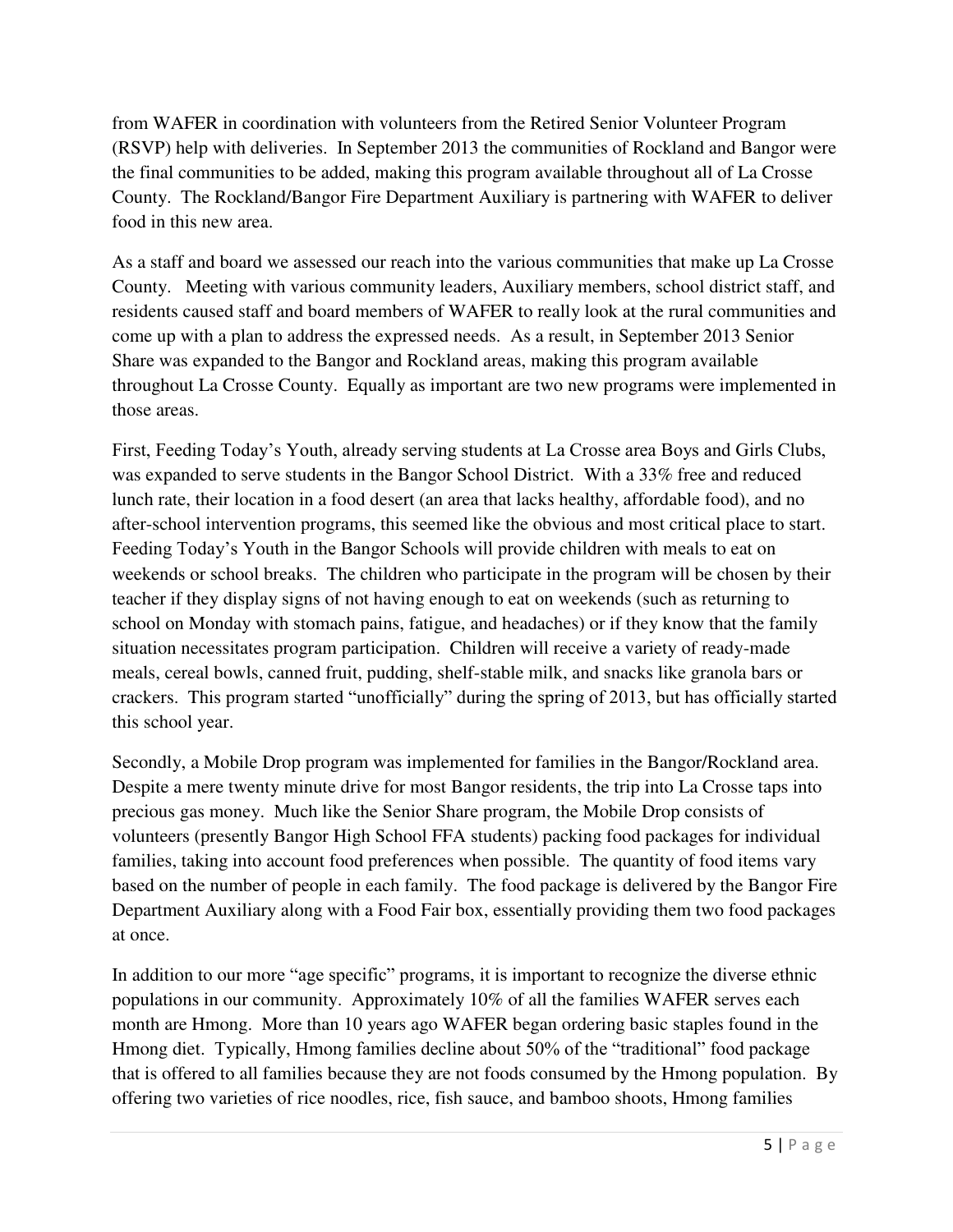receive a more complete food package while maintaining cultural preferences. Working with the Hmong Mutual Assistance Association (HMAA) has allowed us to assess this program for relevance, quantity, and importance for the Hmong population. In addition, HMAA's involvement with WAFER has allowed our staff to gain important Hmong history and cultural values education as well as needed assistance when deciding how best to provide services.

#### Needs Statement

The COMPASS NOW 2012 report, compiled by The Great Rivers United Way, identifies current and emerging needs and/or issues in our region. The report sites obesity, food insecurity, increased child poverty rate, increased FoodShare usage, and transportation among the relevant issues. These findings indicate the wide range of needs present among those living in poverty and those struggling to secure even basic necessities. As WAFER works towards addressing food insecurity issues through general food pantry programming, WAFER and collaborating partners seek to address issues of obesity, nutrition, and food insecurity through education.

Nutrition knowledge, food preparation skills, and basic cooking tools are a few of the essential foundations for adequate intake and the opportunity for healthful living. Low-income, food insecure individuals and families are at a disproportionate risk for obesity and chronic health conditions because of limitations in all three of these areas. The American Diabetes Association presents a strong case linking "obesity, inactivity, and poverty (which) may be too costly to ignore because obesity-associated chronic disease already accounts for 70% of U.S. health costs." An obesity rate of 33% with an additional 33% who are overweight and a forewarning of the situation getting worse as childhood obesity rates rise, indicates a need to take preventative steps to strengthen the people and the health of our community.

While working one-on-one with the clients our staff notes many lack basic food preparation skills or food knowledge. Compounded by poverty and the cyclical nature of it, there are few options for change. We believe that by developing strategic education we can help people make better food choices and decrease the negative health consequences that result from inadequate nutrition. Based on the population served by WAFER, there is demonstrated need for such programming.

WAFER staff and board members have noted that in addition to a lack of skills and/or knowledge, a shift in the attitude towards food has occurred. The focus has shifted from the nutrient and health-filled properties of food to one that solely focuses on just satisfying the pangs of hunger. Possibly this shift is the cause of increased obesity rates and increased health conditions plaguing our society today. Sources such as The Journal of Nutrition, FRAC (Food Research and Action Center), and many more, cite a correlation between poverty and obesity. Factors such as limited resources and limited access to healthy, affordable foods contribute to the growing issues among this at-risk population. Those who struggle with food insecurity may at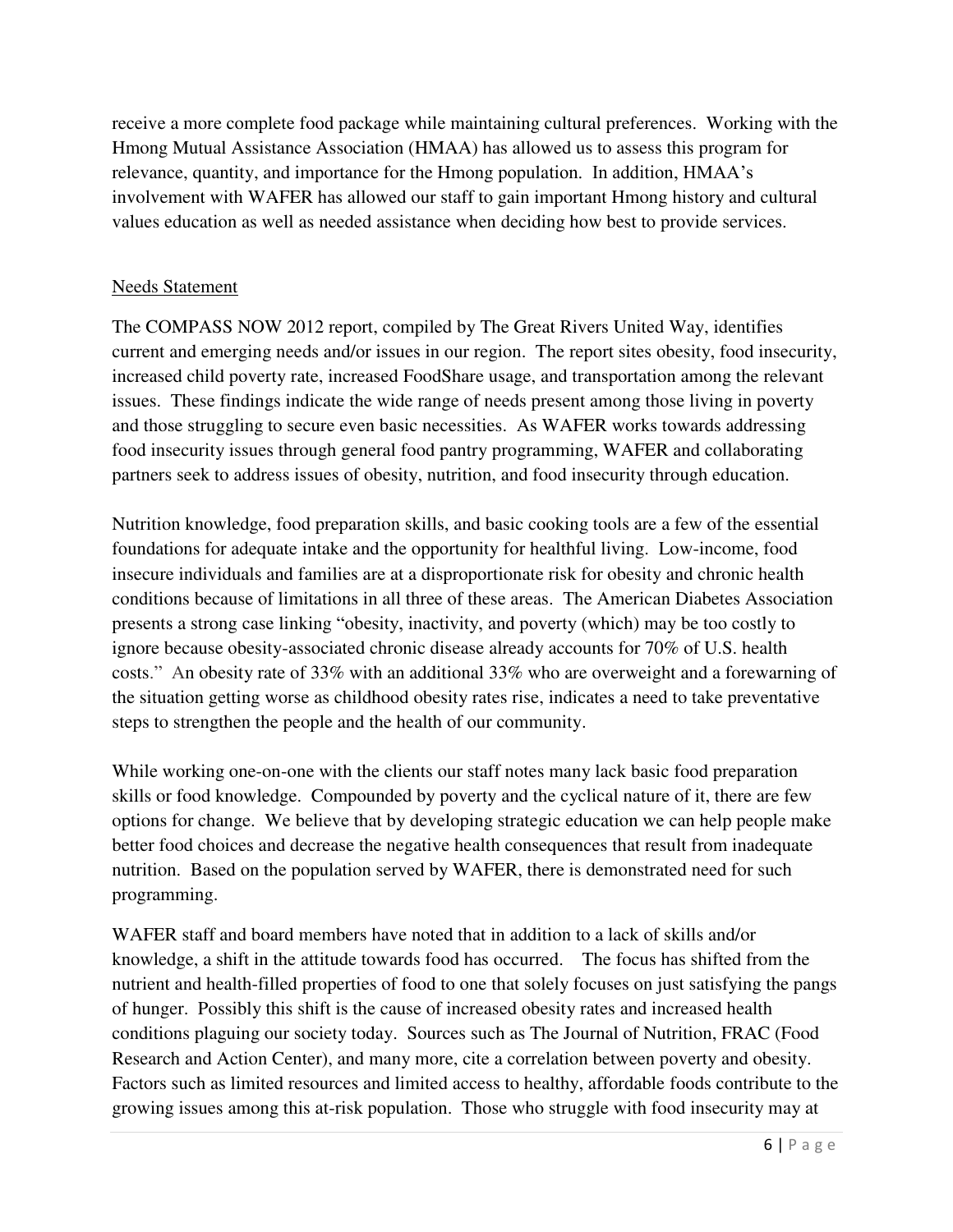times function at a crisis level. Cheap, energy-dense foods are chosen solely to prevent the feeling of hunger despite low nutrition properties. Additionally, chronic overeating when food is available causes a shift in the metabolism contributing to weight gain.

However, through combined effort between WAFER and collaborating partners, a multi-faceted approach to food and nutrition education will educate, train, and equip those who have never had access to such crucial skills. This educational programming will attempt to break the cyclical nature of poverty, give families the opportunity for success and growth, and reverse the increased weight issues and their consequences more prevalent in recent years.

Tara Pascual, author of *Cooking Up Community: Nutrition Education in Emergency Food Programs,* in coordination with WhyHunger, discusses at length the benefits of such education programs by highlighting organizations that have had or continue to offer various education programs. Found in the introduction, Pascual states "systematic and sustained action is needed to achieve food and nutrition security for all in the United States. To eliminate food insecurity, interventions are needed, including adequate funding for increased utilization of food and nutrition assistance programs, inclusion of food and nutrition education in such programs, and innovative programs to promote and support individuals and household economic selfsufficiency."

Food and nutrition education interventions can create innovative change within communities and food pantries can provide a "non-traditional setting" for such education. According to the April 2010 UW Extension report, *The Public Value of Nutrition Education*, "in a tight economic time, it is important to point out that nutrition education pays off economically – not only for the learners, but also for taxpayers." Relying on data reported from the USDA, this report concluded that consumers did "modify their food choices after participating in well-designed nutrition education programs that teach how a good diet can benefit long-term health." With a strong focus on the health and economic benefits to the participants it is equally important to recognize that encouraging "Americans to improve their diets may prevent tens of thousands of cases of heart disease and save between \$4 billion and \$12 billion in health care expenditures and lost earnings over 10 years." In the end, obesity and its health consequences put an enormous "financial burden on the health care system."

In 2010 survey by the Department of Health Services, 13% of Wisconsin residences had income below the federal poverty line; La Crosse County was no different. Locally and nationally, one in five children is at risk for food insecurity according to hunger statistics reported by Feeding America (the nation's foodbank). However, assessing the population served by WAFER and breaking down all participants by age results in one startling finding; one in three of WAFER's clients are under the age of 18.

"One of the most powerful things a food bank can do is to work to assist the ability of the millions of people we work with to improve their own ability to look after their nutritional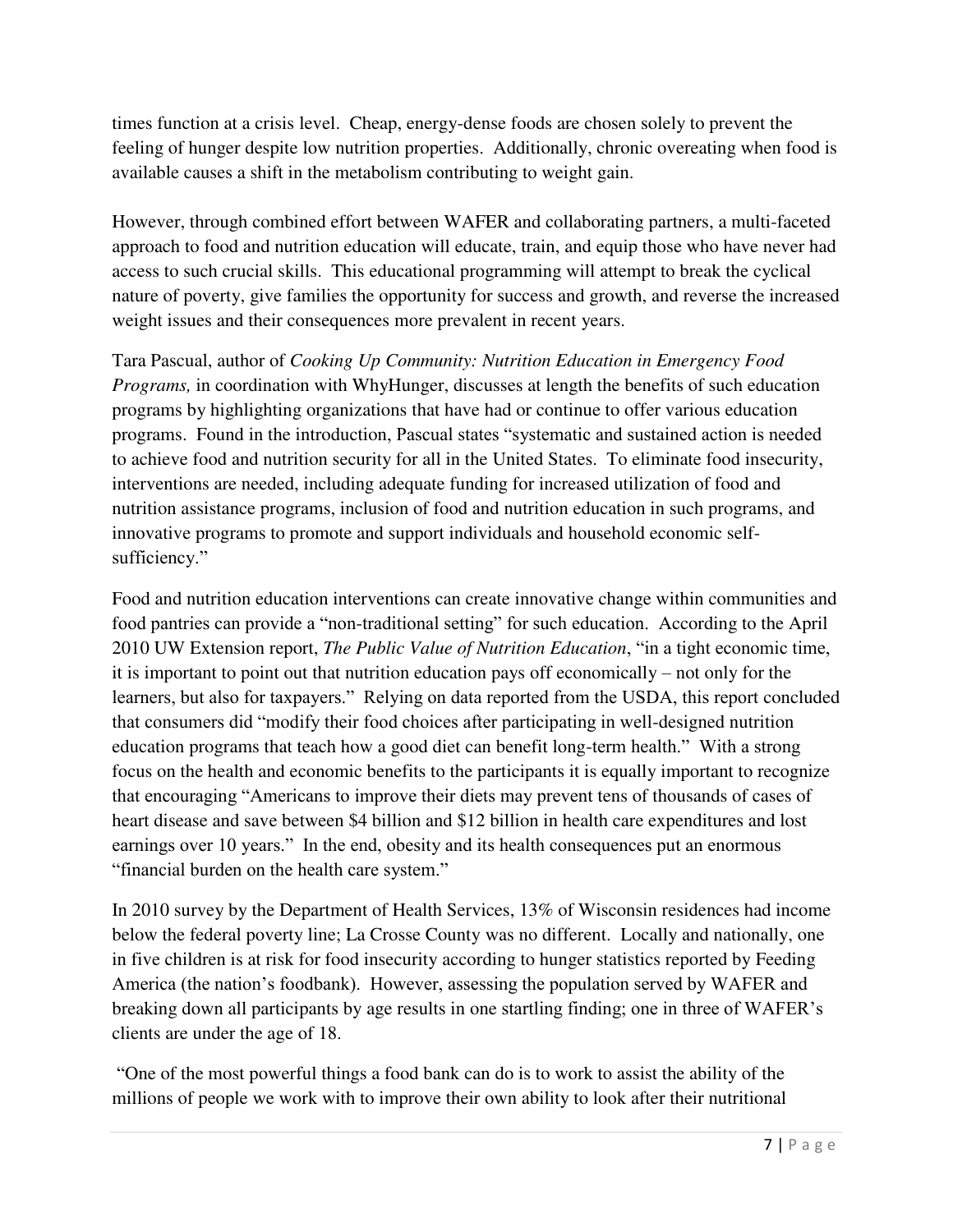health, by improving their food literacy (understanding their nutritional needs and empowering them to meet them by teaching them how to stretch dollars by shopping smart, how to cook real nutrient dense meals for their families, eating and growing more produce, and making the connection with exercise and lifestyle). This is not a window dressing, it truly helps people take control of their own situation and health." Erik Talkin, C.E.O., Foodbank of Santa Barbara County.

# Program Description

WAFER and collaborating partners have developed a multi-faceted *Nutrition Education Program* with varying approaches to specifically target low-income, food insecure populations. Together we strive to achieve a collective impact. Each collaborating partner has a shared vision regarding the issues we address, the approach needed for success, and the flexibility to make adjustments as needed in response to successes or demonstrated needs.

Sheila Franz, from UW Extension Wisconsin Nutrition Education Program (WNEP), currently offers brief food tasting and informational sessions covering a wide range of topics and foods. For some sessions the goal is to simply educate the client on a new food available in the food pantry. This includes the varying ways to prepare the item, how to incorporate it into a meal, recipes, nutrient content, and a sample of it prepared. Other sessions are basic nutrition sessions designed to increase intake in a particular nutrient area such as whole grains. This session also includes a sample of a finished recipe as well as additional recipes and verbal instructions on how to accomplish the goal of the session. To date, these sessions are very much appreciated by the clients who participate. However, Sheila is required to make WAFER one of her many education sites throughout the county. It is agreed that increased frequency and duration would impact more people than what is currently occurring.

Due to years of trials and successes from the UW Extension educators and collaborative partners, a variety of programming has been developed to meet the needs of the low-income, food insecure population throughout La Crosse County, specifically those served by WAFER. In addition to programming designed to "meet the needs", collaborative partners agree that nutrition intervention must occur to provide low-income persons with skill sets that will not only increase personal nutrition and health, but allow them to begin on a road to self-sufficiency and less reliance on emergency food services. Each partner is proposing to provide varying degrees of participation and locations; education, information materials creation, evaluation, advisory role, and more.

The UW Extension office will continue to offer established education sessions, but will also contribute to this initiative by:

• Offering "Cooking with Sheila", a series of 45 minute hands-on cooking class. Upon series completion, participants will receive a pre-determined "incentive" such as cooking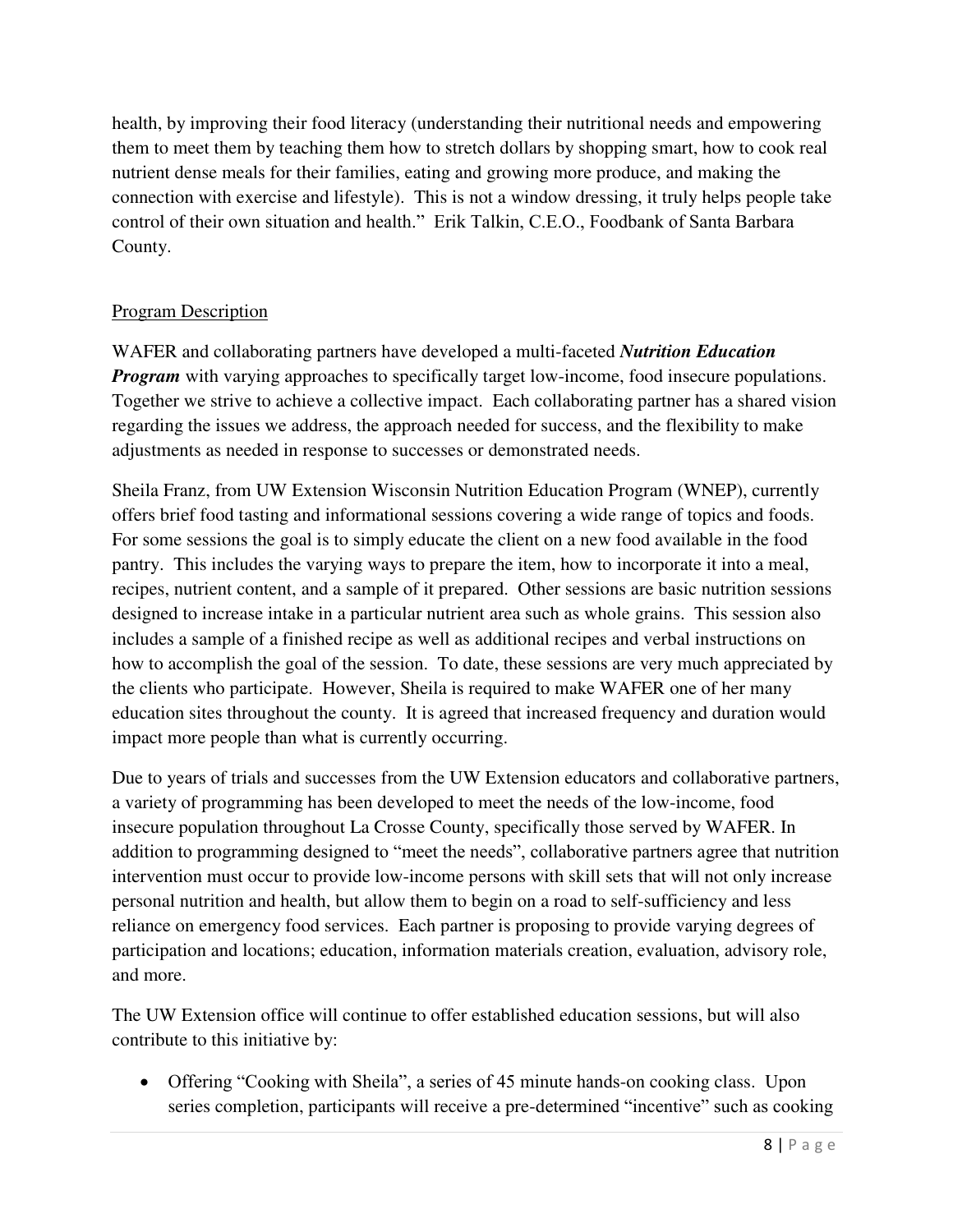tools, utensils, or equipment for successful home implementation. An example of the topics to be covered are:

- o How to make a quick, healthy meal in minutes
- o How to incorporate more produce into your daily diet
- o One pan meals
- o Food preparation skill development (peeling, chopping, slicing, etc)
- o Seasonal produce, what to buy and eat during which season
- o How to shop and eat healthy on a limited budget
- Serving in an advisory role to review accuracy and usability of education materials.

Viterbo University and the Dietetics Department have expressed an overwhelming interest in this education program because of the benefit to those who are food insecure as well as the invaluable experience their student educators will receive. Viterbo instructors are offering enrolled undergraduate and graduate dietetic students to provide:

- "Ask a Dietitian" booth for a minimum of 16 hours located at WAFER food pantry during hours of operation.
- "MyPlate" education session(s) using foods available in the food pantry for adult participants. This session would be conducted over four weeks at one hour per session for a total of four sessions.
- $\bullet$  "Meal Planning" education session(s), creating menus utilizing foods available in the food pantry. Focusing on adults and their children this class will incorporate cooking and eating as a family.
- "Reducing Salt Intake" hands-on cooking session. The foods used will be similar to those found on the pantry shelves, teaching participants how to reduce sodium in their diet. Student educators will offer blood pressure screenings for interested participants.
- "Managing Your Weight", a hands-on cooking session, teaching healthy cooking.
- "Weight Management and Physical Activity" education session teaching participants the value and benefits of managing body weight, BMI (Body Mass Index), and physical activity.
- "Healthy Cooking for Diabetics", a hands-on skill development cooking session.
- Two research students providing a total of 240 hours to education projects. These will be developed after initial implementation and evaluation based on grant needs and prior successes.
- Development of individual foods "placards" to put on file for WAFER's use in the food pantry. Cards will be laminated and used as the product comes in, specifically fresh produce. The placards will provide clients with basic knowledge of the food item, how to prepare it, and ideas for use accompanied by recipes.
- Coordinate with local higher education facilities to organize childcare for participants with children too young to actively engage in the educational session.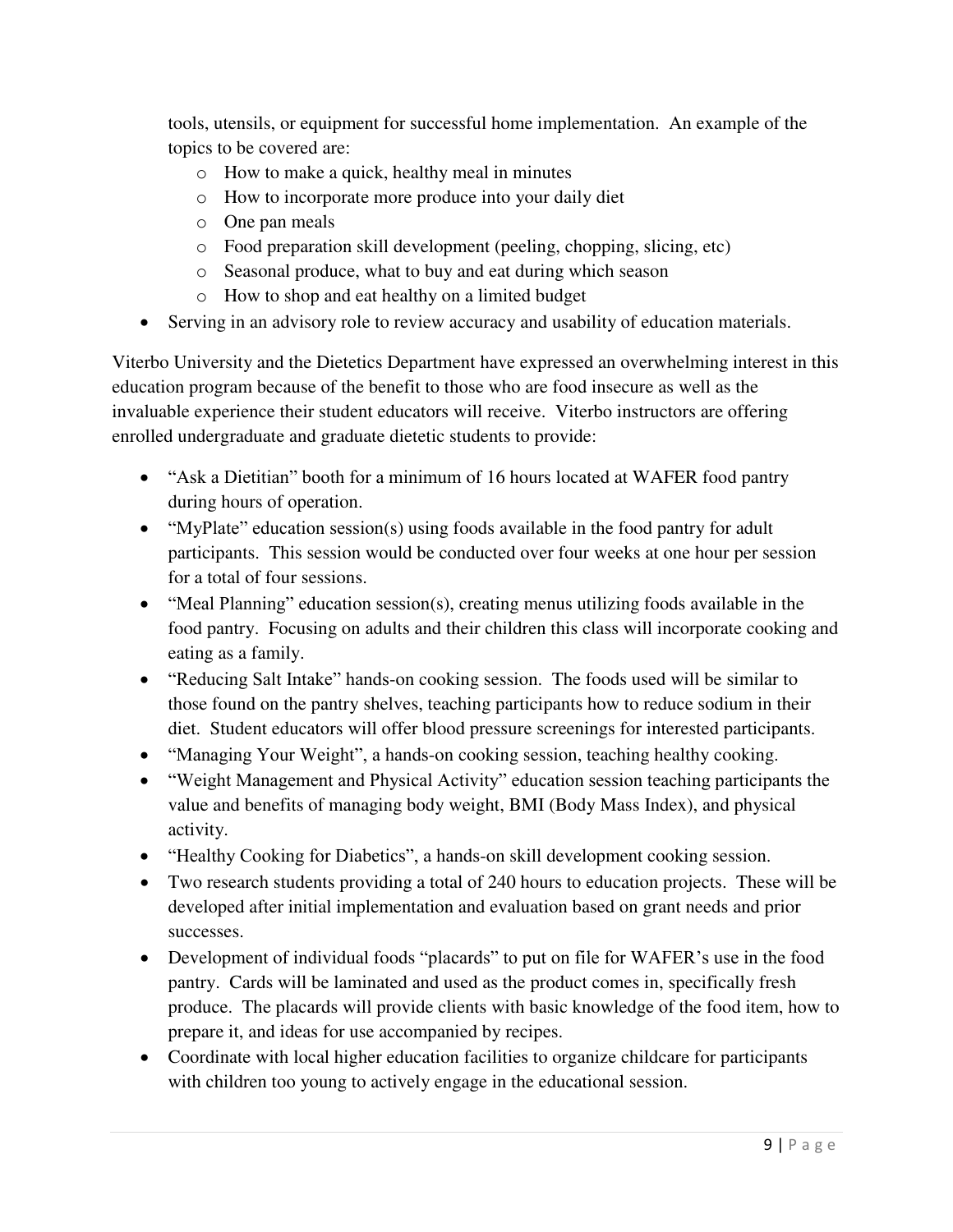The La Crosse County Aging Unit currently collaborates with WAFER for the implementation of the Senior Share program, providing food packages to seniors who need food assistance. Sponsoring Senior Meal Sites throughout La Crosse County, The La Crosse Aging Unit has the capacity and knowledge to reach this at-risk population. In addition to collaboration with WAFER, The La Crosse County Aging Unit collaborates with Sheila at the UW Extension office to offer education sessions to seniors. In order to reach established goals, the frequency and duration need to be increased. Working collaboratively with all program partners The La Crosse County Aging Unit will provide:

- Valuable experience in order to implement programming at local farmers markets for the senior and non-senior population.
- Current knowledge of the federal farmer's market "voucher" program which will be utilized for the creation of local farmers market "bucks" to be used as program incentives.
- Specific focus for education development targeting seniors.
	- o Increasing and varying nutrients
	- o The health consequences of limited intake
	- o Utilizing seasonal produce
	- o Preservation of fresh produce, specifically for those that live alone
- Extensive reach to the senior population though monthly newsletters, for education and program announcement purposes.

The Hunger Task Force of La Crosse, a food rescue and distribution agency, serves more than 60 partner agencies throughout four counties. Hunger Task Force operates a unique program in the City of La Crosse: the Kane Street Garden, implemented to increase vegetable consumption for low-income individuals. Utilizing two lots within the City of La Crosse, the Kane Street Garden is a local source of fresh produce for the community, netting nearly 30,000 pounds yearly. The Hunger Task Force, Kane Street Garden Coordinator, and collaborative educational partners, will provide:

- A hands-on "How To Garden" educational session(s) to encourage
	- o Increased daily produce intake
	- o Self-sufficiency through personal gardens and food preservation
	- o Increased physical activity through gardening
- On-going consultation for program participants for successful home garden implementation upon program completion
- Educational and demonstration sessions based on seasonal produce
	- o Preparation
	- o Preservation
	- o Recipe suggestions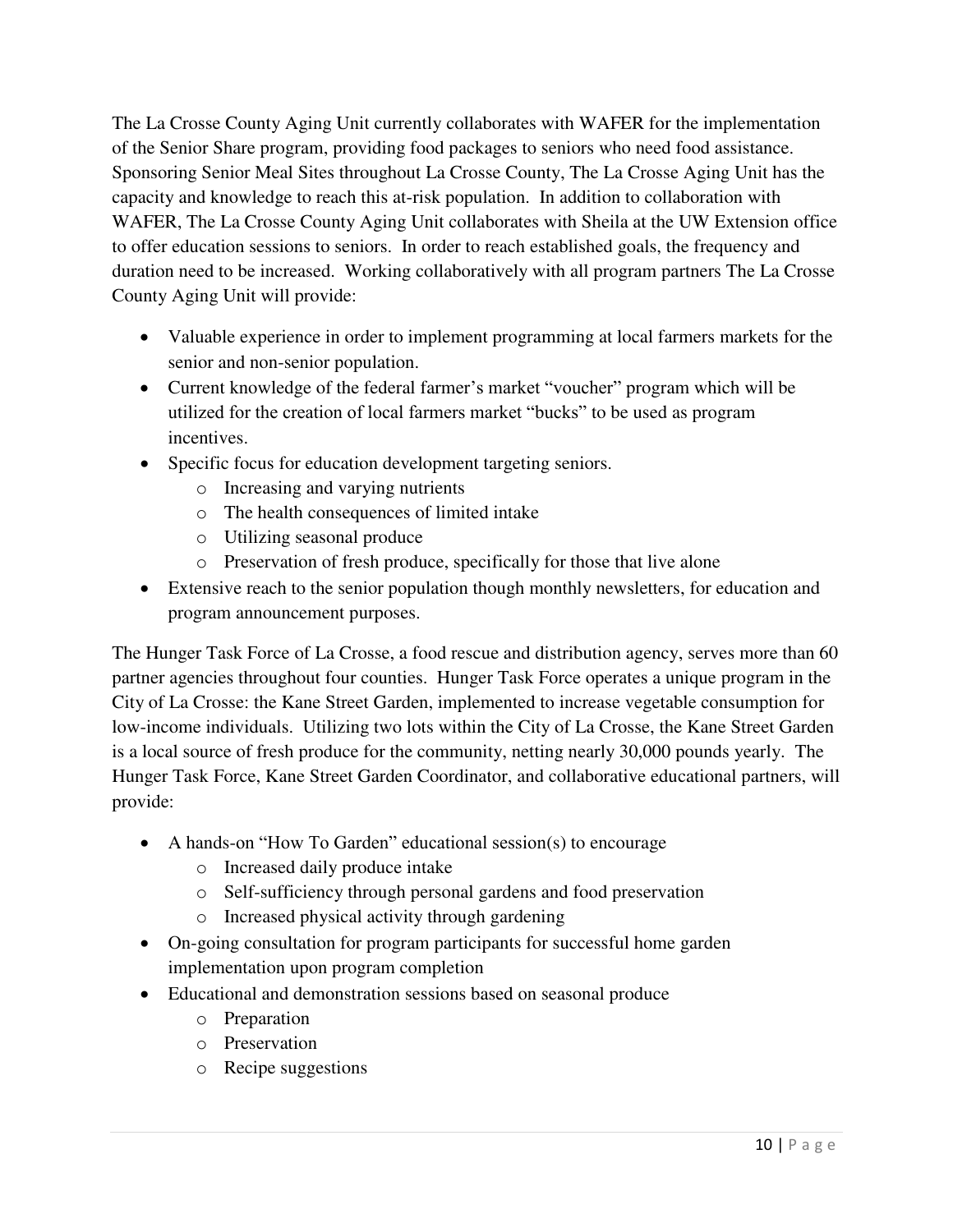- The capacity to extend educational outreach and collaboration to partner agencies throughout the four county service areas as available.
- The conduit by which a variety of national and regional resources are available through Hunger Task Force of Milwaukee, "Wisconsin's premiere anti-hunger agency".

The Hmong Mutual Assistance Association (also known as the Hmong Cultural and Community Association [HCCA], an upcoming name change) "is an educational and charitable organization that provides cultural, educational, economic and social services to refugees, former refugees and other ethnic groups in the greater La Crosse area." With a significant Hmong population in the La Crosse Area and increasing health conditions since migration, there is need for program specific nutrition education. Dr. Bee Lo, Practitioner of Alternative Medicine and HCCA Board Member, will serve as a resource to collaborating partners as well as offering bi-monthly educational sessions for one year. Each session will last three hours; two hours will be designated for education and one hour is designated for hands on cooking skill development. Dr. Bee will provide culturally and lingually appropriate educational programs such as:

- Cooking skill development to improve the daily diet of Hmong families, specifically those who work outside of the home.
- Family food preparation to increase quality time and increase quality nutritional intake.
- Presenting historical data on the traditional Hmong diet, recent changes to the Hmong diet, and as a result, the negative impacts on health.
- Increased nutritional effectiveness for better overall health and wellness, the use of eastern medicine, and allergens.
- Decreasing health consequences related to the "American" diet.
- Gardening at home with involvement of HCCA Elders acting as "at-home trainers" to assist participants.
- How to stretch food dollars while maintaining healthy choices.
- Hmong and English informational and educational sessions made available on the WAFER website. Such ideas include seasonal produce usage, how to use produce WAFER has available, recipe suggestions, produce preparation, increasing nutrient intake, the nutrition properties of specific foods, and more.

Organic Valley is an 1834 member "farmer-owned" cooperative making joint decisions based the health and welfare of people, animals, and the earth. With a mission "to create and operate a marketing cooperative that promotes regional farm diversity and economic stability by the means of organic agricultural methods and the sale of certified organic products", Organic Valley is also committed to " growing healthy communities". Organic Valley is "committed to making a positive impact in our world, from our local communities to the larger communities that work to protect values shared by the Organic Valley Family of Farms."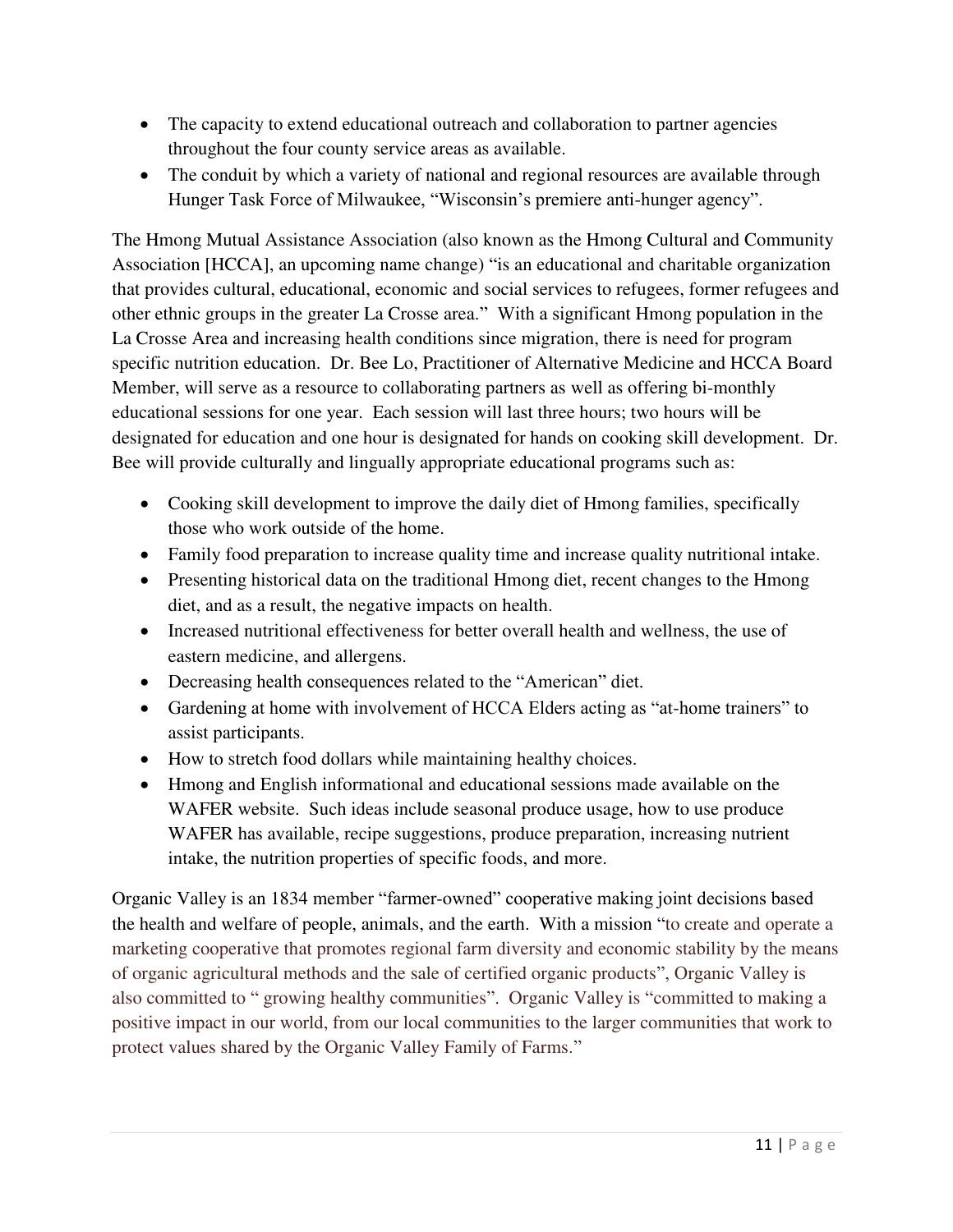As a collaborative partner in the Nutrition Education Program, Organic Valley has committed to:

- Provide staff for four to five educational events throughout the grant award year.
- Transporting their "Mobile Kitchen" for education demonstration sessions.
- Consider soliciting additional donations to cover potential incidental expenses.

WAFER, La Crosse County's largest food pantry, serves the largest constituency of people in need of education. It is the vision of the board to address the root issues of hunger, obesity, and chronic diseases compounded by insufficient diet, and by facilitating effects achievable by a group of collaborative partners invested in La Crosse County residents. WAFER staff, volunteers, and board of directors will provide:

- Valuable insight into the varying populations, specific needs and barriers within each community, provisions, effective approach based on previous experience, and the capacity to reach a large number of people.
- Fiscal management and tracking of award funds such as reimbursement for program expenses, bills, etc.
- Outreach to additional collaborators as needed for program expansions, to reach preestablished goals, or as feedback and evaluation indicate areas of additional need.
- A multi-purpose space within the WAFER building to be used for longer educational sessions, demonstrations, etc.

As indicated in the cover letter, difficulty in finding an alternative building for our operations resulted in a modification of the original plans with regards to the creation of the "Education Center". After consulting with an architect on the WAFER board, the current kitchen/cleanroom will be reorganized and remodeled to maximize the space for educational purposes. Falling in line with Health Department sanitation requirements this room will feature an acceptable floor covering (due to asbestos in the tile adhesive), stainless steel demonstration cart, locking cabinets for demonstration equipment and supplies, tables and chairs, a minimum two sink washing station, refrigerator, and shelving. Upon completion, WAFER's in-house education center will provide a permanent place for demonstrations and skill set development for years to come.

In addition to the programming and capacity offered by each collaborative partner, a test group of participants will be established to evaluate impact throughout the award year. The test group will be a cross section of clients currently utilizing WAFER services. The test group will be completely voluntary and participants will be rewarded at the end of the award year for participation throughout the entire process. Collaborative partners will recruit a wide-range of participants such as people who have chronic diseases, disability, family units, and varying age categories, gender, ethnicity groups, and education level.

The test group will undergo an initial assessment to gather general health history, quality of life, current medications, current dietary choices, and general mental health status. The test group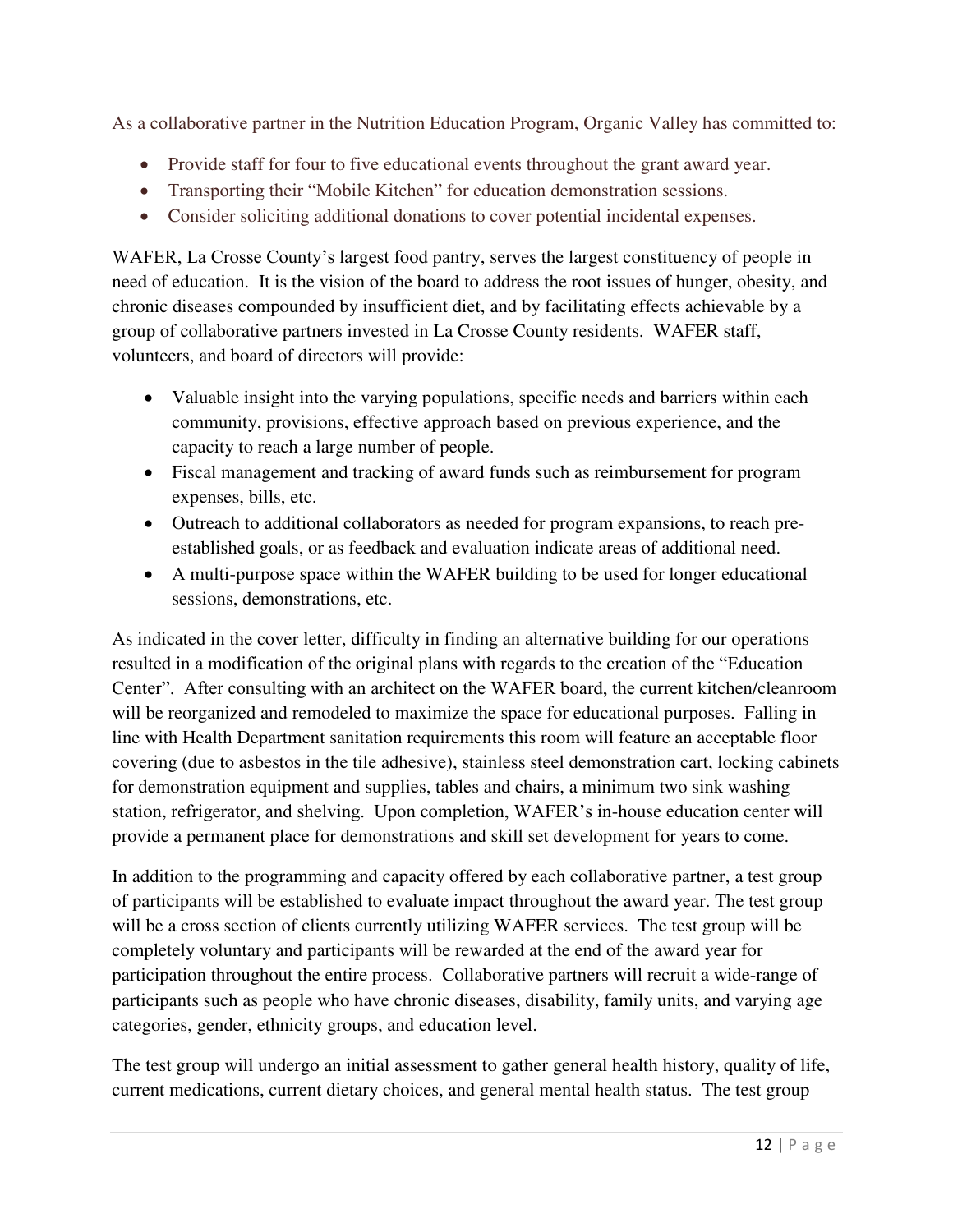will be required to report in regularly throughout the award year. Upon program completion, the test group will undergo a final assessment to compare the results to the initial assessment. The collaborative partners will rely on the feedback and realized effects of the participants in order to modify future programming for greater success. Specifically we are looking for an increase in the quality of life, decreased medications, increased wellness, increased produce consumption, educated choices when shopping or meal planning, weight loss associated with program participation, increased activity, increased energy, and a change of habits to decrease future health consequences.

#### Program Visions

A collectively shared vision among each of the partners is the creation of a "Farmer's Market Education Program" to utilize locally grown fresh produce. The education program will occur at local farmer's market and Senior Meal Site locations to cover such topics as the varying types of foods available, how to select them and when they are in season, preparation, uses, recipes, buying in bulk when quantities are unlimited, preservation, the nutrient properties of farm to table, and much more. This vision will be achieved through the incorporation of additional community partners as needed.

Together, staff and board members for WAFER and Hunger Task Force (HTF) believe that potential exists to create specific educational programming to encourage capacity building within smaller food pantries throughout local counties. It is our joint goal to be a resource for new or growing organizations to enable them to capitalize on their surrounding resources, to increase the nutrition content of their food packages, and encourage the incorporation and increased use of fresh produce daily. In addition to capacity building we will provide direction for safe food handling, financial and product resource development, and outreach.

Recalling that one in three of WAFER's clients are under the age of eighteen, HTF and WAFER would like to design a proactive education program targeting school-aged children. With an emphasis on the schools which traditionally serve a higher percentage of impoverished children, this specific program would provide information about growing, eating, preparing, and cooking garden produce available locally. These children would gain skills that would allow them to recognize a variety of vegetables and the skill to help with preparation at home alongside their parents. Proactively educating children and giving them access to much needed vegetables will provide them with foods essential for proper development, set them up for the possibility of healthy decision making for life, and give parents the incentive to support this program and the interest of their children.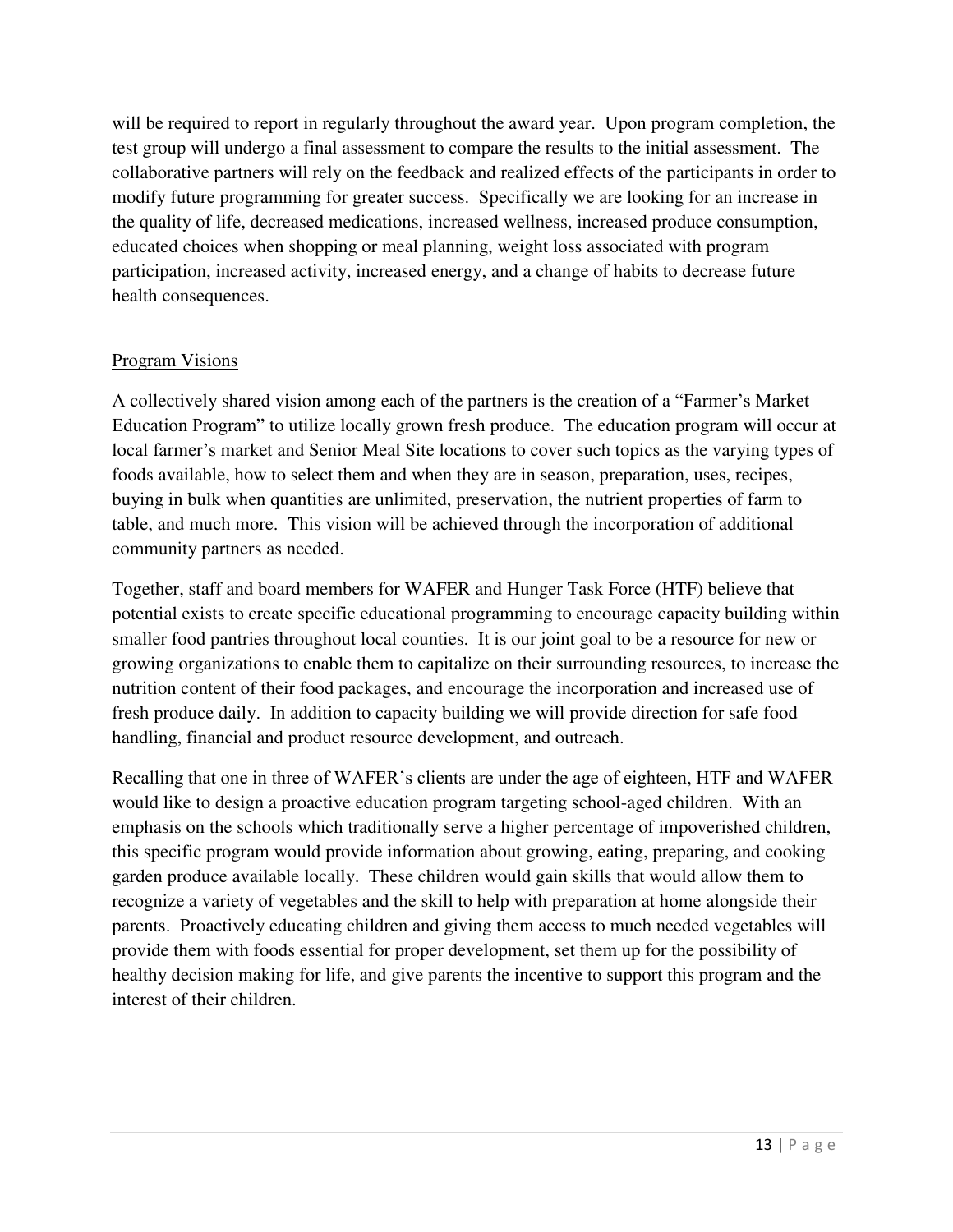## Goals and Objectives

The intended goals and outcomes for this program are more subjective. The outcomes are difficult to measure and may not necessarily be achieved within the initial grant period. They include:

- 1. Increased self-esteem for participants.
- 2. Successful home implementation.
- 3. Skill development to encourage greater self-sufficiency.
- 4. Decreased food insecurity.

Additionally, objectives have been established to provide more concrete outcomes which can be measurable.

- 1. Increased nutrition knowledge to obtain healthy and affordable food choices.
- 2. Increased incorporation of fresh produce into daily meals.
- 3. Increased nutrition knowledge to utilize the large variety of fresh produce offered at food pantries.
- 4. Increased ability to maximize limited resources.
- 5. Food preparation skill development for individuals and families.
- 6. Food preservation skill development for individuals and families.

#### Implementation and Evaluation

Program implementation and the organization of each collaborative partner, thorough evaluation, and final compilation of data will be administered by a "Program Coordinator". This position will be funded through a portion of the grant award, not to exceed 10% of the award amount. Collaborating partners collectively agree that this position should be filled by a college/graduate student from one of the local schools of higher education. Not only would this position provide the student with a valuable learning experience, but it will allow us to take advantage of the latest tools available in program evaluation. The "Coordinator" will be responsible for:

- Tracking all programs/sessions with regards to when, where, target population, participant incentives, etc to avoid duplication or overextension.
- Determining the capacity of each collaborative partner, identifying their strengths, and determining outreach site placement.
- Routine reporting to collaborative partners regarding the efforts of each partner.
- Keeping current on any changes to programming, needs, or successes which would impact each of the other partner's area of experience.
- All aspects of the "test group", including regular contact, measuring parameters, participant selection, initial and final screenings, and more.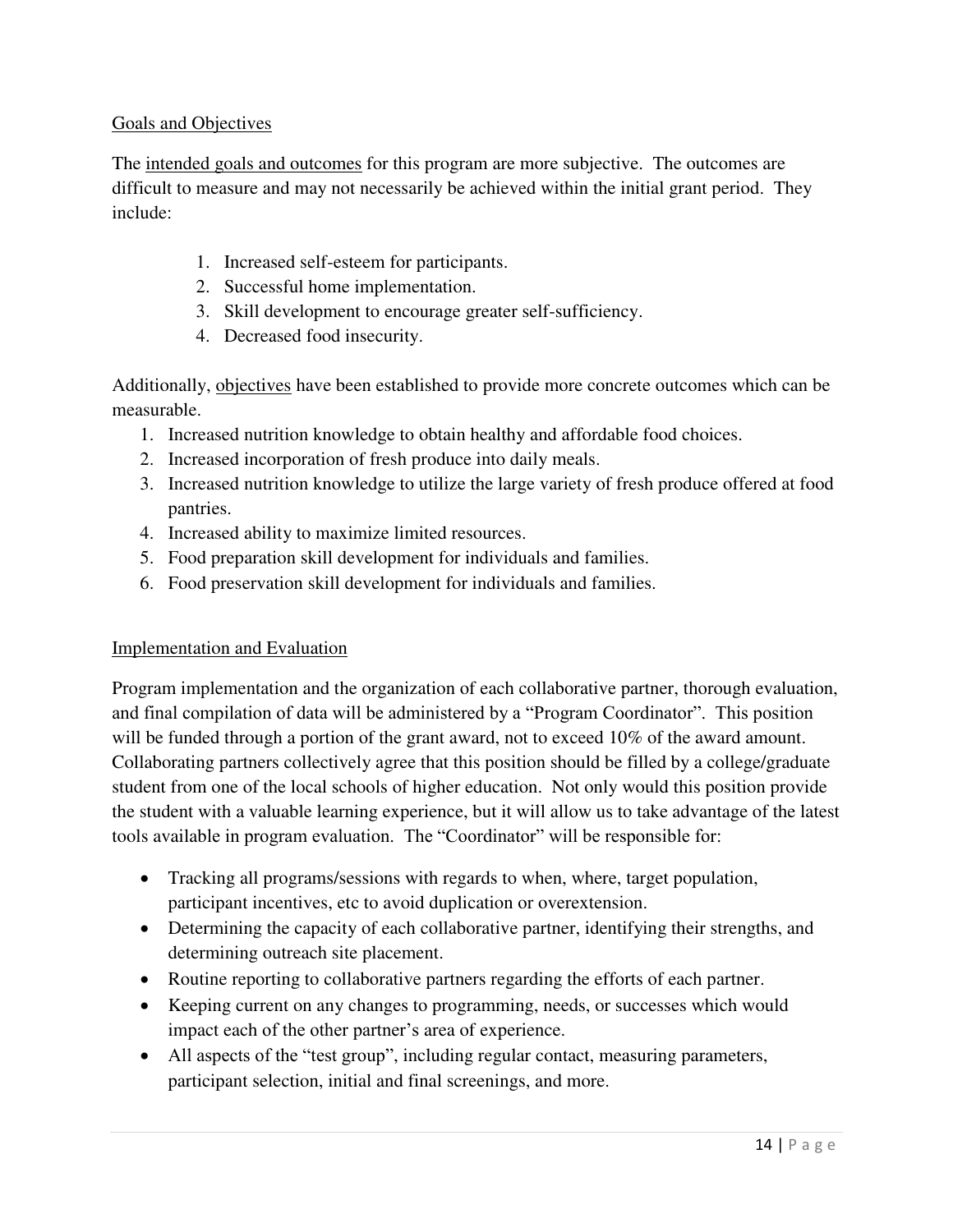- Developing the evaluation template to be used by all partners for specific programs based on the areas of interest or data sets needed as identified by each partner.
- Assisting collaborative partners with marketing, recruiting, and scheduling for educational sessions.
- Year-end final report, compilation of data, etc.

# **Collaborative Partners**

In order to provide a comprehensive County-wide education program, dual effort (within the WAFER building and outreach to many communities) is necessary for success. Collaborative education partners include: Viterbo Dietetics staff and students, the UW-Extension WNEP (Wisconsin Nutrition Education Program), The La Crosse County Aging Unit, the Hmong Mutual Assistance Association, and The Hunger Task Force of La Crosse.

Educational sites outside of the WAFER "Nutrition Education Center" include, but are not limited to: Hmong Mutual Assistance Association, Hunger Task Force Kane Street Garden, Mindoro and Lewis Valley Lutheran Churches with Pastor Janet Wollam, Viterbo Dietetic School demonstration labs, Senior Meal Sites throughout La Crosse County, various farmers' market locations, and the Presbyterian Church of West Salem. Each host site will offer varying equipment and education capabilities based on the facility as well as varying facility charges. Additional sites will be solicited in all communities after grant awards have been determined.

Each collaborative education partner will be responsible for planning sessions/demonstrations and could include programming based on population and population needs, age, (dis)ability, family structure, current skill set, season, and past educational successes. Examples of expected programming can be found in the Program Description section.

# **Current Collaborative Efforts**

In addition to the program collaborations stated in the "Organizational Background" section, WAFER has active collaborations with several additional organizations for effective service to families throughout La Crosse County.

To begin with, the Board of Directors has been working to expand services to include a "Nutrition Education Center" located within the food pantry. The Board believes that the key to increasing nutrition and decreasing food insecurity is to provide education in a location the clientele feel comfortable in. Therefore, the UW-Extension office currently provides several education sessions each month. These sessions encourage the use of products typically available in the food pantry, how to use large quantities of product we have received and do not normally have, as well as how to incorporate more whole foods and healthy options. The scale of this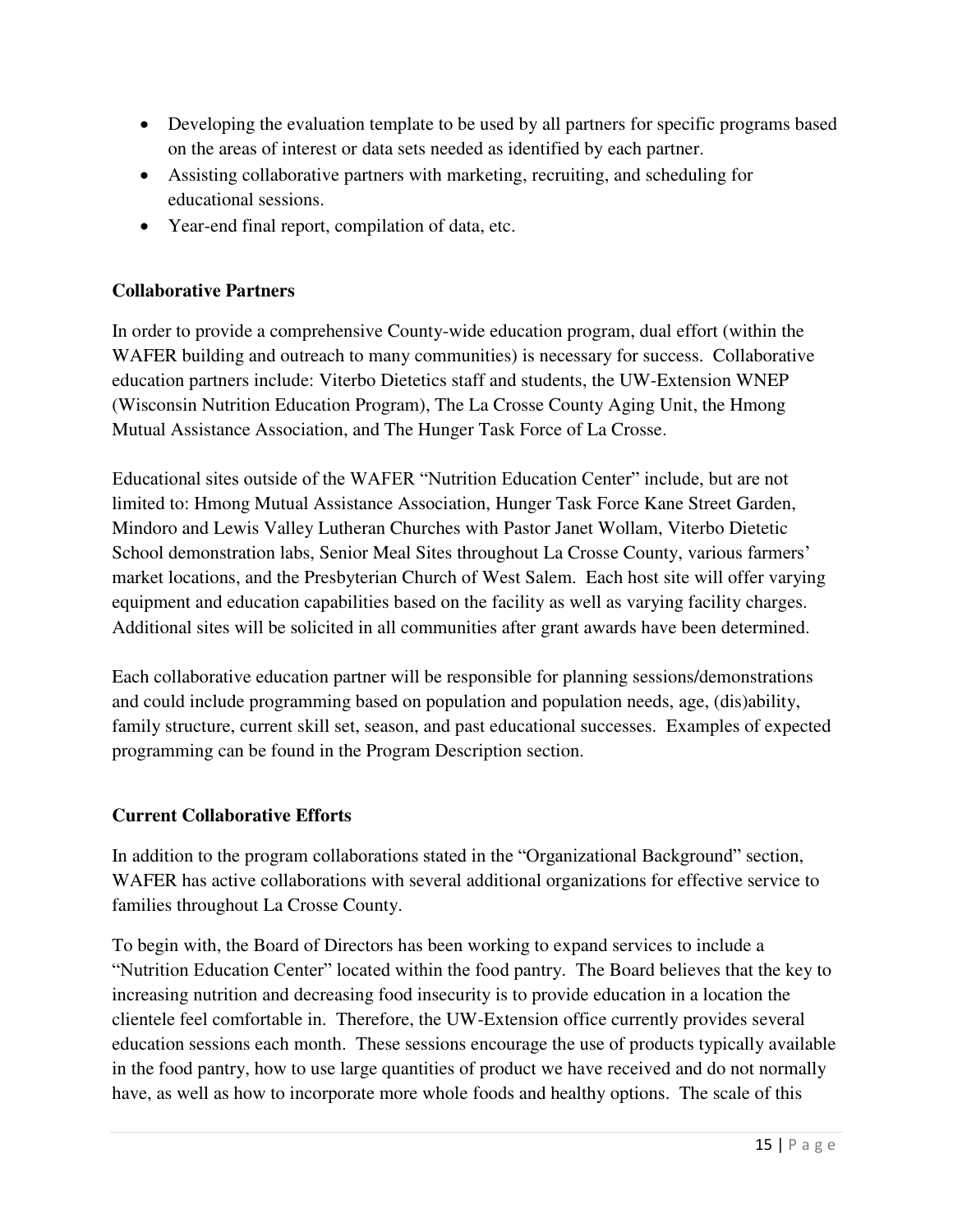current programming is small in nature, but offers our clientele a source of education not previously available. Increased frequency of the programming as well as food preparation demonstrations could yield greater results from these efforts.

In addition to more food related collaborations, WAFER also works in collaboration with the La Crosse County Health and Human Services Department to offer application assistance for County programs. The Health Department provided equipment and training in order for WAFER staff to assist individuals during the application processes. WAFER staff assists applicants with FoodShare (or the Food Stamp program) application, troubleshoots issues with an existing account, or getting the appropriate the supplemental paperwork to County staff. The purpose of offering an application site at WAFER is to eliminate the transportation barriers to and around the County buildings, decrease wait time typically experienced at the County site, personalized one-on-one assistance, and the convenience of the "one stop shop" to get their food package at the same time. Application and acceptance to the FoodShare program decreases food insecurity and alleviates pressure on "emergency" food pantries.

Working in collaboration with the La Crosse County Health and Human Services Department WAFER is a community site for "marketplace" health insurance application under the Affordable Care Act. The La Crosse County Health and Human Services Department is coordinating with local insurance groups to assure complete coverage for all eligible persons and coordinates a weekly meeting to keep everyone apprised of any up to the minute notices regarding issues, changes, and more. Representatives from Benefit Advisors Insurance Agency and county trained Advisors have been available at the food pantry to answer questions and provide application assistance. This is a tremendous service offered to a population who are losing benefits and many who have not had insurance for an extended period of time, requiring assistance in understanding details about insurance coverage.

Supporting the efforts of food pantries throughout our county is achieved through collaboration with The Onalaska Food Basket and the West Salem Food Pantry. With a "give and take" relationship each food pantry supports the others to the best of their abilities. For example, each week WAFER drivers deliver a variety of product (produce, dairy, meat, bread) to the other two food pantries to supplement their food package. To support WAFER's efforts these two food pantries provide canned goods when they receive more than they can handle before spoiling. Each food pantry serves as a resource for the other two in whatever capacity they can. The relationship that has developed between these three food pantries is one that cultivates collaboration, provides collective impact, and has mutual goals and objectives.

#### **Future Funding**

Upon completion of the initial grant period WAFER will continue work with current collaborative partners as well as seek new partners to review, modify, and maintain nutrition and